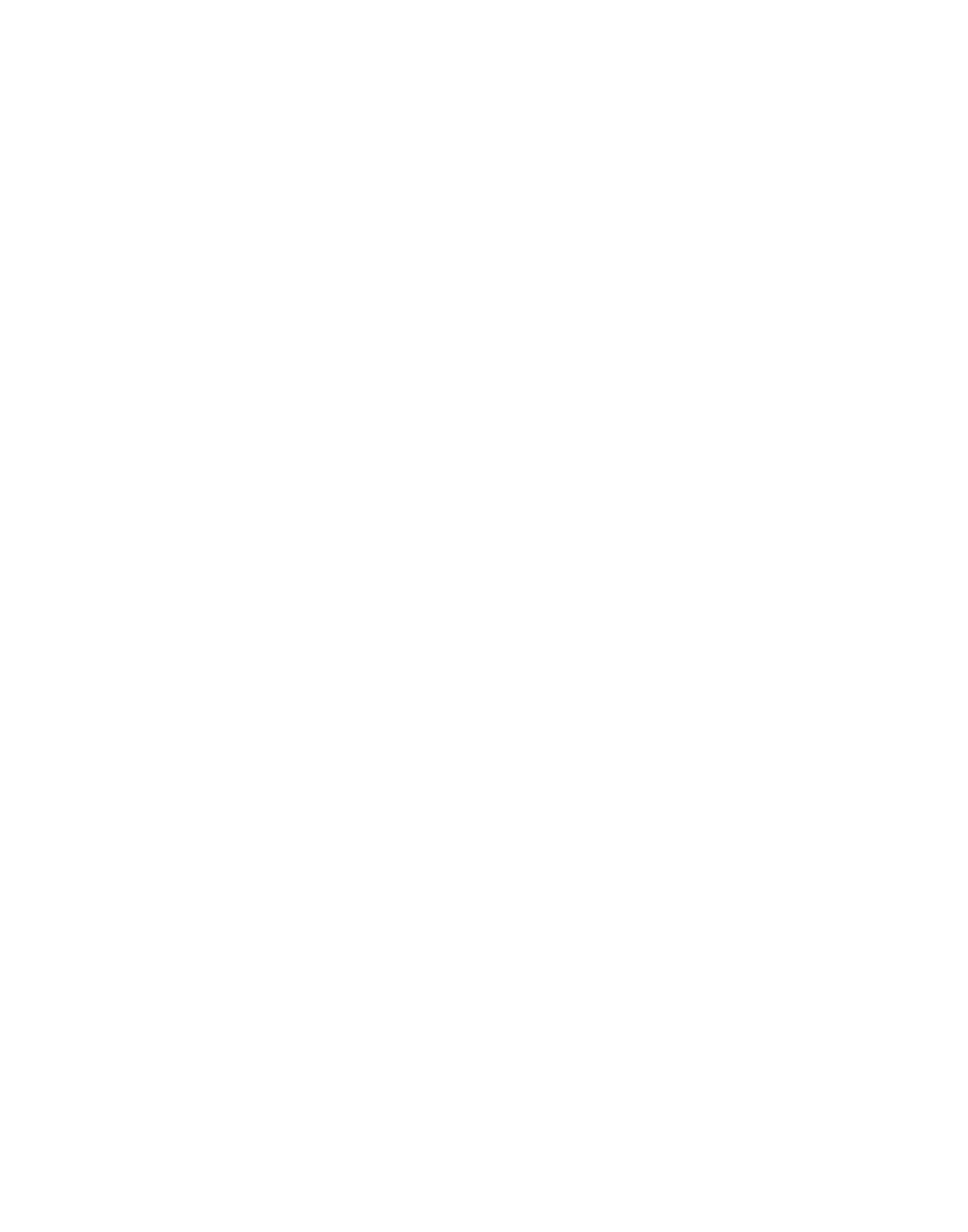**Section II Termination of Membership Status**- Membership in The Club for any member hereof shall be terminated:

1. For the failure of any member to remain in good standing with respect to the

payment of all fees and charges.

2. A member's disregard, violations, or breach of the rules and regulations of The Club

or

3. Upon 2/3 vote of the board of directors.

**Section III Annual Meetings**- An annual membership meeting shall be held by The Club each year, in November for the purposes of electing board members and conducting any other business that is submitted either by the board of directors or to the board of directors by any member.

# **ARTICLE IV**

# **DIRECTORS**

**Number of Directors-** The initial board of directors shall consist of SEVEN (7) directors. The number of directors shall thereafter be the number designated by the board of directors from time to time by resolution of the board, but shall not have less than six (6) or more than fifteen (15) persons.

**Election-** The board of directors shall be elected by the members of The Club at the annual meeting of The Club. A candidate for director must be a member in good standing at the time of the election. Members interested in appearing on the ballot at the annual member meeting for open director positions shall give notice to the president or secretary of The Club to be placed on the ballot not less than one month prior to the annual meeting. The directors may also appoint a nominating committee.

**Term-** The initial board of directors shall have the following terms: Three (3) directors to one (1) year terms, two (2) directors to two (2) year terms, and two (2) directors to three (3) year terms. Thereafter, directors shall be elected into three nearly equal terms and each term shall serve three (3) years. No director shall serve more than two consecutive terms as director. Filling a partial term does not count toward the consecutive term requirement. The board can, at its sole discretion, on a case by case basis, chooses to waive the term requirements.

**Section I General Powers-** The business of the club shall be managed by the board of directors. These powers include but are not limited to:

1. to purchase, take, receive, lease, take by gift, devise of bequest, or otherwise acquire, own, hold, improve, use, and otherwise deal in and with real or personal property, or any interest therein, wherever situated for the benefit of The Club. 2. To elect or appoint officers and agents of The Club who may be directors or members, and define their duties.

**Section II Designation of Officers-** Following each annual member meeting, the board of directors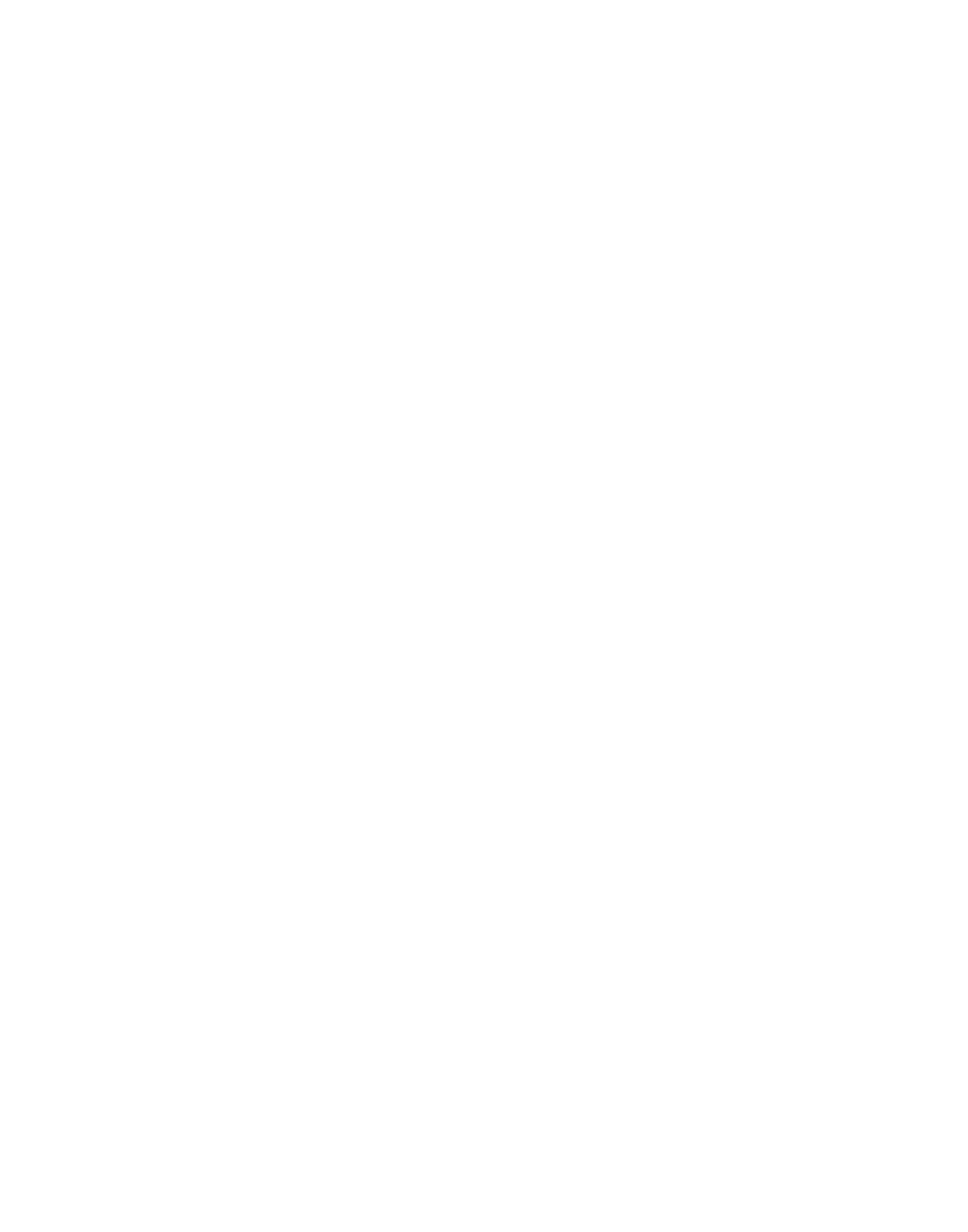shall elect from among the directors the following officers who shall serve until after the next annual member meeting: President, President Elect, Secretary, Treasurer, Club Administrator, Registrar, and Website Manager and Scheduler.

**A. President.** The president will: determine and schedule regular board meetings; conduct the affairs of The Club within the guidelines of these bylaws; keep the Board working as a unit; oversee the operation and management of The Club; sign official documents and agreements on behalf of The Club; prepare monthly board meeting agendas; and assist other board members, officers, and committees as needed.

**B. President Elect.** The president elect will: assist the president; act in the absence of the president; and assist all board members, officers, and committees as needed.

**C. Secretary.** The secretary of The Club will: maintain a roll of all individuals present at meetings; record the minutes of all meetings; maintain all records and correspondence of The Club; post minutes of the previous meeting to the directors at least one week prior to the next meeting.

**D. Treasurer.** The treasurer of the club shall**:** maintain financial records of The Club; pay expenses and make deposits; prepare an annual financial statement for the annual member meeting and assist other board members, officers and committees as needed.

**E. Club Administrator/ Director of Referees (CA/DR)**. The Club Administrator/Director of Referees will serve as the point of contact with The Club, overseeing competition and collecting game reports, ensuring compliance with all league and The Club rules and procedures, and administering disciplinary matters. The CA/DR will also contact and hire referees for each home game. The Director of Referees will also have the ability to sign checks for referees.

**F. Registrar**. The registrar will: coordinate spring and fall registration; assign players to teams, and maintain registration information and submit data as required to the Iowa State Soccer Association; inform the treasurer of any refunds; and assist other board members or officers as needed.

**G. Website Manager.** The website manager will: Update the website on an as needed basis and update the online registration site.

**H. Scheduler:** The Scheduler will contact other leagues to make game schedule after the registrar has notified the scheduler of how many teams there are.

# **ARTICLE V**

# **COMMITTEES**

**Section I Committees-**. The Board will establish and maintain committees to assist in the general operation and long-range planning of The Club. Committee Chairs shall be appointed by the President of the Board and approved by the Board. Membership to committees may be drawn from the Board and the membership at large.

**Section II Board Nominating Committee-** The committee shall consist of no fewer than three (3) members of the Board. The Board Nominating Committee shall be appointed by the Board President and shall be responsible for nominating officers for the Board of Directors. The Board Nominating Committee shall present a slate of officers for election at the annual meeting. The report of the Board Nominating Committees shall be filed in the office of The Club at least twenty-one (21) days prior to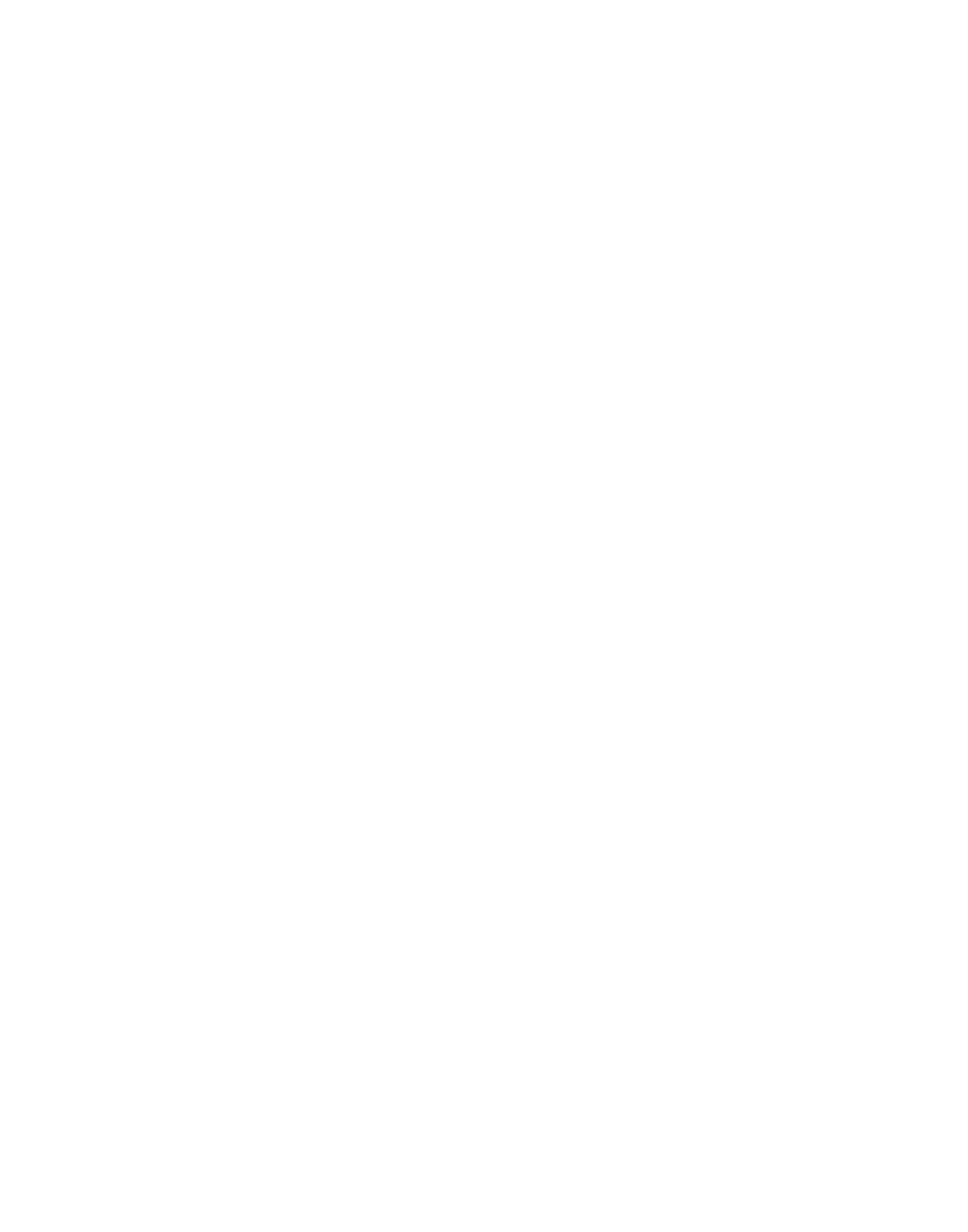the date of the annual meeting and distributed to the membership via the club website. Each nominee shall be given the opportunity to prepare a single sided one-half page biography submitted to the Board Secretary thirty (30) days prior to the established election date. A slate of officer positions with said bios shall be used as the ballot for the membership. All bios will be available on the club website. A plurality vote of the membership present at the annual meeting for an individual candidate shall constitute the elected officer.

**Section III Finance Committee-** The chair will be the Treasurer of the Board. The committee will consist of no fewer than three (3) members as appointed by the Committee Chair with concurrence of the Board, but need not be members of the Board. The Finance Committee is responsible for developing and reviewing fiscal procedures and an annual budget, in consultation with staff and Board members. The Board must approve the budget and all expenditures must be within budget. The Board or Executive Committee must approve any material change (amounts that exceed one thousand (\$1,000.00) dollars) in the budget.

**Section IV Disciplinary-** The Disciplinary Committee will consist of the board officers to hear cases that may require disciplinary actions. The committee meeting shall be called whenever required by the President and a report shall be filed with the President immediately after a decision has been made. Implementation of the committee's recommendations shall begin immediately upon notification of the President. All disciplinary actions shall remain confidential and unavailable to the membership. Any case that cannot be resolved shall be referred automatically to an appeals committee.

**Section V Appeals-** A player, coach, or referee wishing to appeal an ejection or suspension must notify the club's President in writing within ten (10) days of the decision of the disciplinary committee. The President then appoints a committee of five (5) persons to adjudicate the appeal. The decisions and recommendations of the committee must be approved by the executive board prior to implementation. Any case that cannot be resolved shall be referred to the next level of authority within the organizations with which The Club is affiliated.

**Section VI Other Committees-** The Board may also designate other standing (on- going) or ad hoc (special) committees that do not exercise Board authority. Members of each such committee may be directors and must be members of The Club, except as otherwise provided. The President of The Club shall appoint the members thereof, subject to approval of the Board. The Board may remove any member of a committee whenever, in its judgment, the best interest of The Club shall be served by such removal. Potential committees include, but are not limited to: Fundraising, field maintenance, concessions, equipment, coach and referee training.

# **SECTION VI**

# **AMENDMENTS TO BYLAWS**

These bylaws may be amended or repealed by two thirds (2/3) vote of the board of directors then in office or by the members; provided, however, that the members may from time to time specify particular provisions of the bylaws which shall not be amended or repealed by the board of directors.